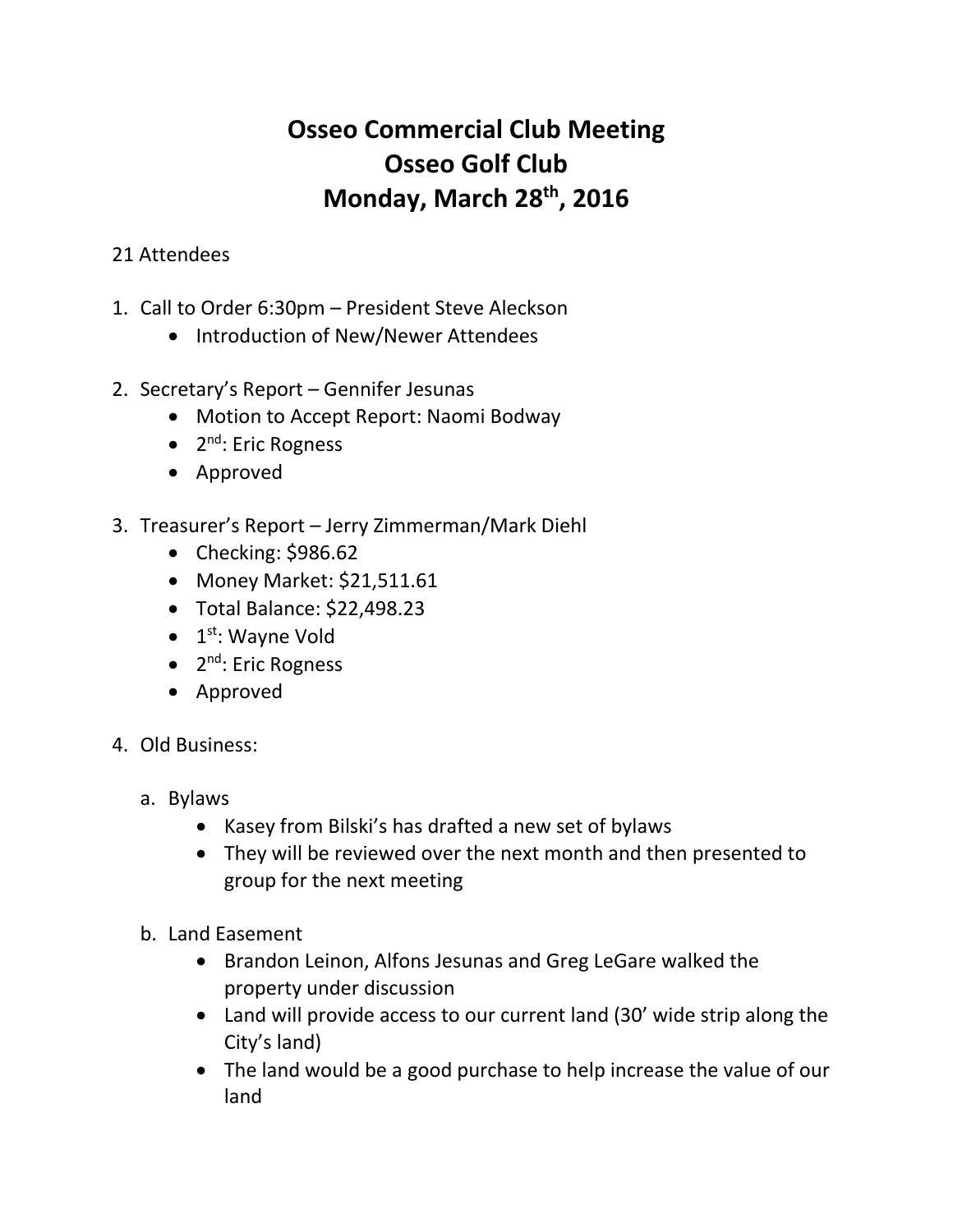- Would probably cost around \$200 to buy
- May be a little bit of value in the timber on the land
- Planning to go ahead with the purchase
- c. Committees
	- Community Relations Steve Aleckson, Lisa Lindner, Suzanne Rogness, Jessica Leinon, Erin Everson
		- Farmer's Market
		- **Downtown Revitalization**
	- Fundraising Mark Diehl, Eric Rogness, Jack Vold, Bill Karch
		- Golf Outing
		- Raffles
		- Duck Float
	- Marketing Gennifer Jesunas, Rollie Colby, Tia Anderson
		- Logo/Letterhead/etc.
		- Web site
		- Social Media
		- Marketing Materials
	- Membership Brandon Leinon, Naomi Bodway
		- Maintain and track existing memberships
		- Define Membership Levels/Benefits
		- **Increase Membership**
		- Work closely with Marketing to develop promotional materials.
- d. Tag line Discussion & Decision
	- Secret Ballot Vote on both name change and/or tagline for the group
	- Name: Osseo Commercial Club
	- Tagline: Moving Osseo Forward
	- Motion to Accept
	- 1<sup>st</sup>: Eric Rogness
	- 2<sup>nd</sup>: Chris Nysven
	- Approved
- e. Any other old business items to discuss?
- 5. New Business: